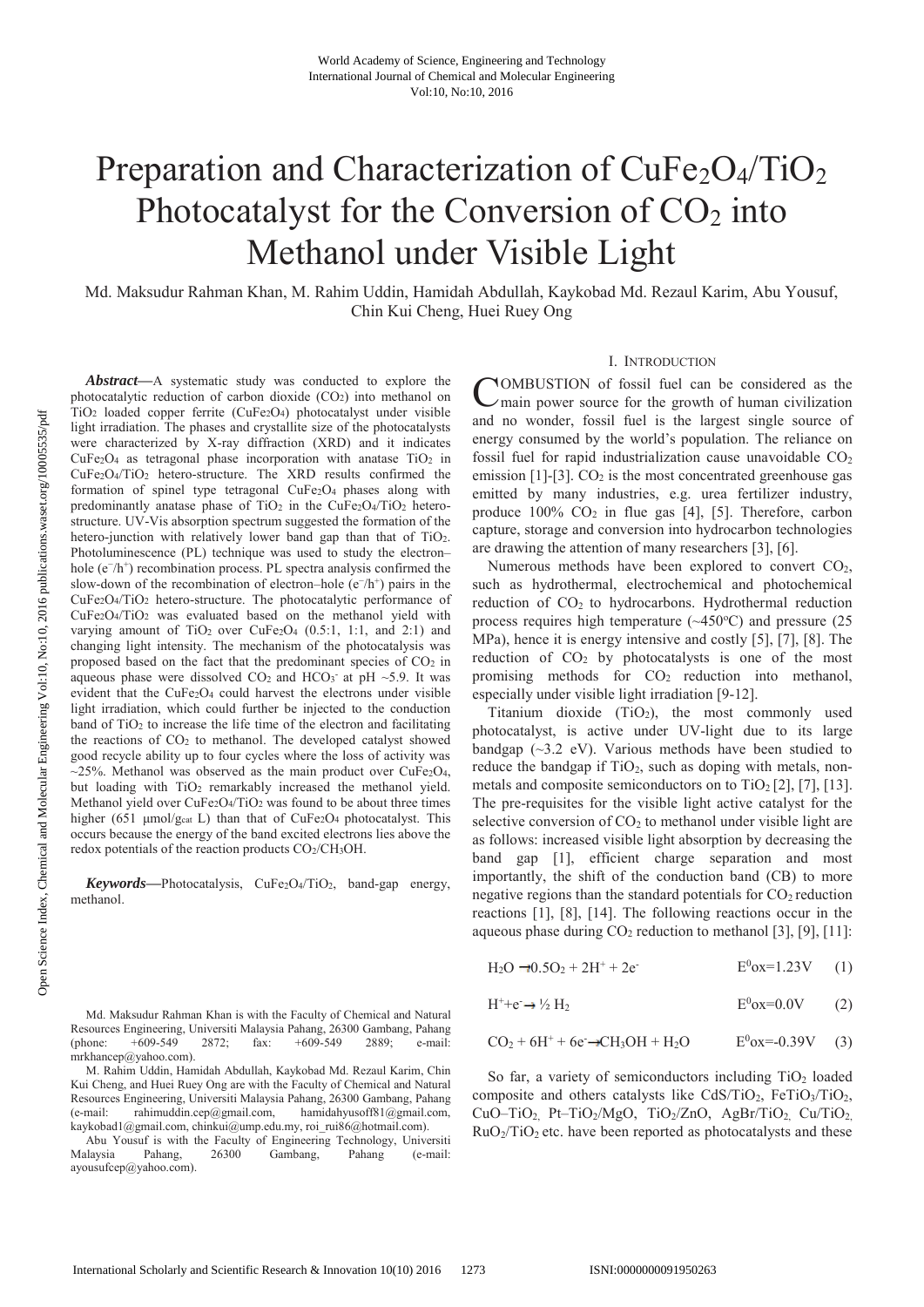types of hetero-junction helps to enhance the CO<sub>2</sub> reduction in aqueous phase reaction [7], [9], [15]-[17].

In our recent work, we demonstrated that the nanostructured  $CuFe<sub>2</sub>O<sub>4</sub>$  and its further combination with  $TiO<sub>2</sub>$  can efficiently reduce  $CO<sub>2</sub>$  to methanol under visible light [18]. However, the effect of  $TiO<sub>2</sub>$  loading in the CuFe<sub>2</sub>O<sub>4</sub>/TiO<sub>2</sub>, light intensity and catalyst loading on methanol yield has never been reported. In this study,  $CuFe<sub>2</sub>O<sub>4</sub>/TiO<sub>2</sub> photocatalysts were synthesized with$ different CuFe<sub>2</sub>O<sub>4</sub>/T<sub>i</sub>O<sub>2</sub> ratio and their photocatalytic activity for  $CO<sub>2</sub>$  reduction under visible light was evaluated. The recyclability of the catalysts has also been investigated.

#### II.EXPERIMENTAL PROCEDURE

# *A. Materials*

Copper nitrate,  $Cu(NO<sub>3</sub>)<sub>2</sub>$ .3H<sub>2</sub>O (99%), iron nitrate, Fe(NO<sub>3</sub>)<sub>3</sub>.9H<sub>2</sub>O (99%), Nitric acid, HNO<sub>3</sub> (65%), KOH, Agar, commercial TiO<sub>2</sub>, KOH, and NaNO<sub>2</sub> were of analytical grade (R&M Marketing, Essex, UK) and used without further purification.

#### *B. Catalyst Synthesis*

CuFe2O4 photocatalyst was prepared using sol-gel method with slight modification of reaction conditions reported by [1]. For the preparation of  $CuFe<sub>2</sub>O<sub>4</sub>$  catalyst, required amount of  $Cu(NO<sub>3</sub>)<sub>2</sub>$ .3H<sub>2</sub>O and Fe(NO<sub>3</sub>)<sub>3</sub>.9H<sub>2</sub>O were dissolved in 400 mL of water which contained HNO<sub>3</sub> (2M) and 4 g agar, and the solution was retained for 3 h under continuous stirring at room temperature. Thereafter, the temperature was raised to 90 °C and stirred for  $\sim$ 3 h, where a green gel was obtained. The gel was dried at 130  $^{\circ}$ C under vacuum for 24 h and grinded in a morter. The powder was calcined at 900 °C with a heating rate of 10 °C/min for 14 h as recommended by [1], [8], [19]. To prepare  $CuFe<sub>2</sub>O<sub>4</sub>/TiO<sub>2</sub>$  photocatalyst,  $CuFe<sub>2</sub>O<sub>4</sub>$  was dispersed in 50 mL distilled water using ultrasound bath (Brand: Elmasonic S; Model: S10/S10H) and thereafter required amount of commercial  $TiO<sub>2</sub>$  was added. The ultrasonication was continued for another 1 h. In further, the suspension was dried overnight at 100 °C in an oven. Afterward, the mixture was grinded and calcined at 700 °C for 3 h in tubular furnace under  $N_2$  gas atmosphere.

#### *C.Instrumentations*

The XRD patterns of the powders were obtained at room temperature using Rigaku MiniFlex II at Bragg angle of  $2\theta$  = 3-80° with a scan step of 0.02°. The measurements were performed at 30 kV and 15 mA using Cu–Kα emission and a nickel filter. The crystallite size of the prepared nanocomposite was also determined from the XRD spectra and the size was calculated by using the Scherrer formula [20]:

$$
D = \frac{K\lambda}{B\cos\theta} \tag{4}
$$

where, D is the coherent scattering length (crystallite size), *K* is a constant related to crystallite shape whose value is approximately 0.9 [20],  $\lambda$  is the X-ray wavelength of Cu–K $\alpha$ radiation source  $= 0.15418$  nm and *B* (in rad) is the full width at half-maximum (FWHM) of the peak, determined by Gaussian fitting. The morphologies of the prepared photocatalysts were observed by field emission scanning electron microscope (FE-SEM: model JEOL JSM-5410LV, Japan). Energy dispersive X-ray spectrometer (EDX) (5.0 kV) in connection with SEM was used to identify and analyze the elemental composition of photocatalysts. EDX patterns were also obtained using a JEOL JSM-7600, USA. UV–Vis absorption spectra of the samples were obtained by employing Shimadzu UV 2600 UV-Vis-NIR spectrophotometer. The  $N_2$ adsorption–desorption experiments were conducted at 77 K in (Micromeritics ASAP 2020) Specific surface area ( $S<sub>BET</sub>$ ) of monolayer coverage was determined using Brunauer– Emmett–Teller (BET) method. Finally, the recombination rate of the photogenerated electron–hole pairs  $(e^{-}/h^{+})$  was estimated using Perkin Elmer LS 55 Luminescence spectrophotometer. The catalysts are separated by centrifuging at 10000 rpm for 5 min using eppendorf centrifuge 5810 R.

Methanol in aqueous phase was analyzed by using Agilent gas chromatography (GC) with a flame ionization detector (FID) and the investigation was performed with Shimadzu, column DB-WAX 123-7033 (30 m×0.32 mm, 0.50 μm) and injected with a 7694 E headspace auto sampler.

### *D.Photocatalytic Activity*

The photocatalytic reduction of  $CO<sub>2</sub>$  was performed in a continuous-flow reactor system as presented in Fig. 1. A reaction chamber was irradiated with a 500 W xenon lamp (light intensity  $240 \text{ W/m}^2$ ) located in the middle of a quartz cool trap. Sodium nitrite solution (2M) was circulated through the quartz trap to cut the UV light in the range of 320 nm and 400 nm [9], [21], [22]. Firstly, 300 mL of distilled water was poured into the reactor and 1.2 g of KOH was dissolved in it to raise the pH to 12. Required amount of catalyst was added into the reactor to maintain the catalyst loading in the range of 0.5-2 g/L. Ultrapure  $CO<sub>2</sub>$  gas was bubbled through the solution for at least 1 h to ensure that all dissolved oxygen was eliminated and the pH of the solution was recorded as  $\sim$ 5.9. Thereafter, the lamp was switched on to start the photoreaction. The  $CO<sub>2</sub>$  was continuously bubbled throughout the process (8 h). The liquid sample was withdrawn using the vacuum pump and centrifuged at 10000 rpm for 5 min using Eppendorf centrifuge 5810 R. The supernatant was analyzed by GC-FID method.

## III. RESULTS AND DISCUSSION

#### *A. XRD Analysis*

The XRD patterns of as-prepared  $CuFe<sub>2</sub>O<sub>4</sub>$  and  $CuFe<sub>2</sub>O<sub>4</sub>/TiO<sub>2</sub>$  photocatalysts are shown in Figs. 2 and 3, respectively. Fig. 2 illustrates that the diffraction patterns of the CuFe<sub>2</sub>O<sub>4</sub> can be readily indexed as CuFe<sub>2</sub>O<sub>4</sub> that has a good matching with JCPDS database (peak position of 101,112, 200, 202, 211, 220, 321, 224, 400, and 422). The spectra of the sample also indicate the presence of trace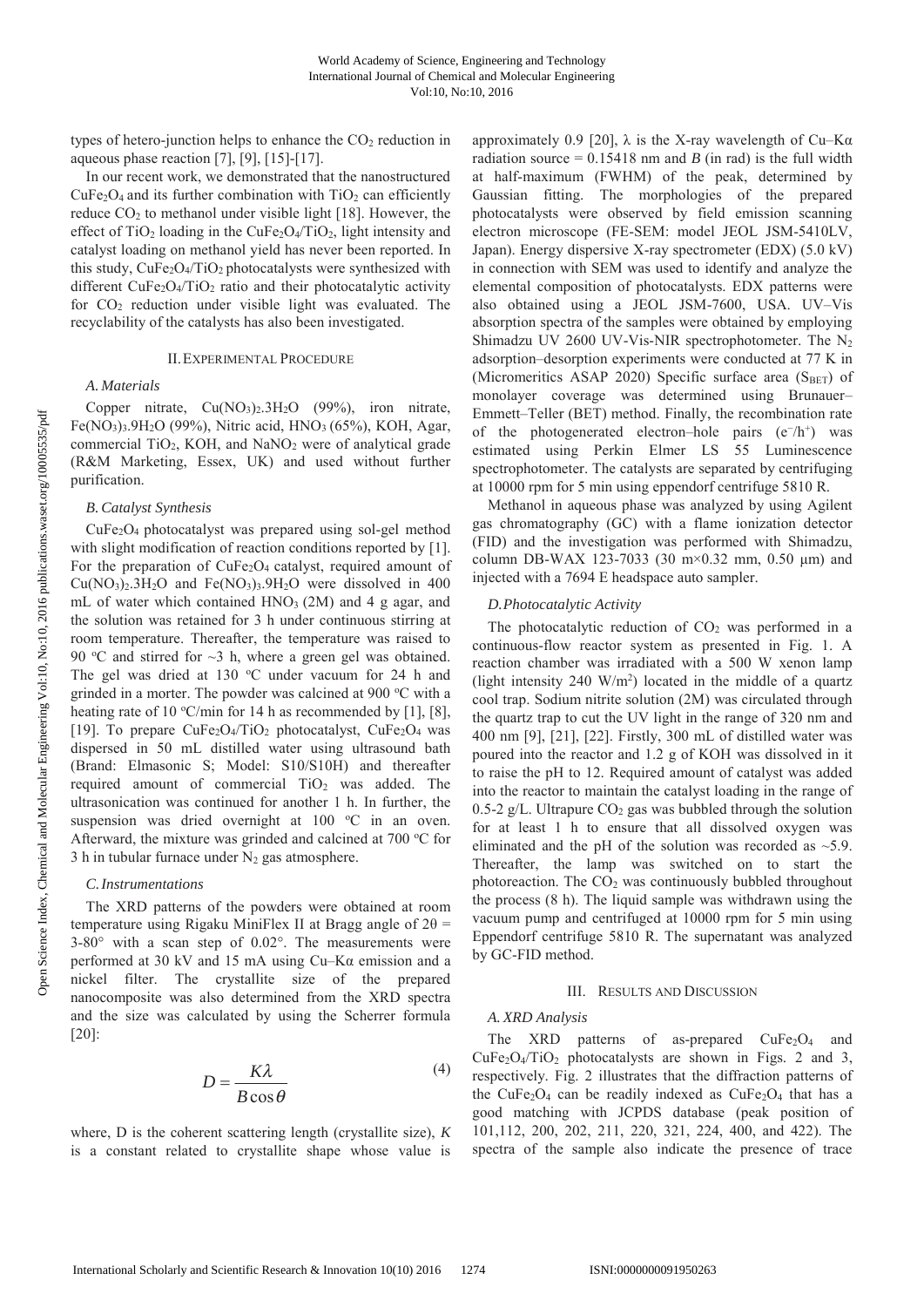amount of CuO (JCPDS 110, 200) phases. Fig. 3 illustrates the diffraction peaks of the  $CuFe<sub>2</sub>O<sub>4</sub>/TiO<sub>2</sub>$  photocatalysts that were calcined at 700°C and it also represents tetragonal,

anatase TiO2 (JCPDS 111, 102, 021, 022, 230, 620, 502, 532), and tetragonal CuFe2O4 (JCPDS 112, 202, 402, 221, 200, 312, 321, 224, 116 and 422).



Fig. 1 Experimental setup for the photocatalytic conversion of  $CO<sub>2</sub>$  into methanol



TABLE I  $CSP$  a philo Dad ameters of As-Drepared CuFe  $\Omega$  and CuFe  $\Omega$  /TiO. Even acted from Dietveld Analysis

| CRTSTALLOURALIIIC EARAINETERS OF AS-EREI ARED CULE/O4 AND CULE/O4/TIO// LATRACTED FROM INETVELD AIVALTSIS |                                  |                      |            |             |                        |       |              |                       |             |       |
|-----------------------------------------------------------------------------------------------------------|----------------------------------|----------------------|------------|-------------|------------------------|-------|--------------|-----------------------|-------------|-------|
| Sample                                                                                                    | Phases                           | Composition $(wt\%)$ | symmetry   | Space group | Lattice constant $(A)$ |       |              | Crystallite size (nm) | Microstrain | $R\%$ |
|                                                                                                           |                                  |                      |            |             | a                      |       | $\mathbf{c}$ |                       |             |       |
| CuFe <sub>2</sub> O <sub>4</sub>                                                                          | CuFe <sub>2</sub> O <sub>4</sub> | 85.33                | Tetragonal | I41/amd:1   | 5.839                  | $-$   | 8.656        | 59                    | 15.37E-4    | 16.65 |
|                                                                                                           | CuO                              | 14.67                | Monoclinic | C2/c:b1     | 4.688                  | 3.425 | 5.135        | 67                    | $4.02E - 4$ |       |
| $CuFe2O4/TiO2$                                                                                            | CuFe <sub>2</sub> O <sub>4</sub> | 18.06                | Tetragonal | I41/amd:1   | 5.834                  | $-$   | 8.677        | 64                    | 12.21E-4    | 19.55 |
|                                                                                                           | CuO                              | 9.34                 | Monoclinic | C2/c:b1     | 4.688                  | 3.426 | 5.134        | 98                    | 3.38E-4     |       |
|                                                                                                           | Anatase $TiO2$                   | 72.60                | Tetragonal | I41/AMDS    | 3.786                  | $- -$ | 9.514        | 108                   | $2.21E - 4$ |       |

According to the Scherrer formula in (4) the crystallite size of CuFe<sub>2</sub>O<sub>4</sub> and CuFe<sub>2</sub>O<sub>4</sub>/TiO<sub>2</sub> photocatalysts were to be  $\sim$ 59 nm and ~108 nm (TiO<sub>2</sub>) evaluated at  $2\theta = 36.161^\circ$  (maximum intense peak). The crystallite size of TiO2 in prepared CuFe<sub>2</sub>O<sub>4</sub>/TiO<sub>2</sub> is higher (~19%) than that of CuFe<sub>2</sub>O<sub>4</sub>. A detailed description of phase constitution, lattice constants and micro structural parameters for as prepared samples is reported in Table I, as obtained from Rietveld refinement with a R% of about 16–20%. Together with the presence of tetragonal CuFe<sub>2</sub>O<sub>4</sub> (85.33 wt%), the formation of a small amount of monoclinic CuO  $(14.67 \text{ wt})$  is observed. In both cases, the lattice constants of  $CuFe<sub>2</sub>O<sub>4</sub>$  are very similar to those reported in the crystallographic database (ICDD 340425) and that of CuO (ICDD 10706830) is reported as  $a_0 = 4.684$ ,  $b_0 = 3.425$  and  $c_0 = 5.129$  Å. Anatase phase of TiO<sub>2</sub> of space group I41/AMDS observed at room temperature diffraction pattern and crystallographic parameters are very close to available database (ICDD 211272,  $a_0 = 3.789$  and  $c_0 = 9.537$ Å). Rietveld refinement shows that the as-prepared nanocomposite is free from more stable rutile TiO<sub>2</sub>. It is, in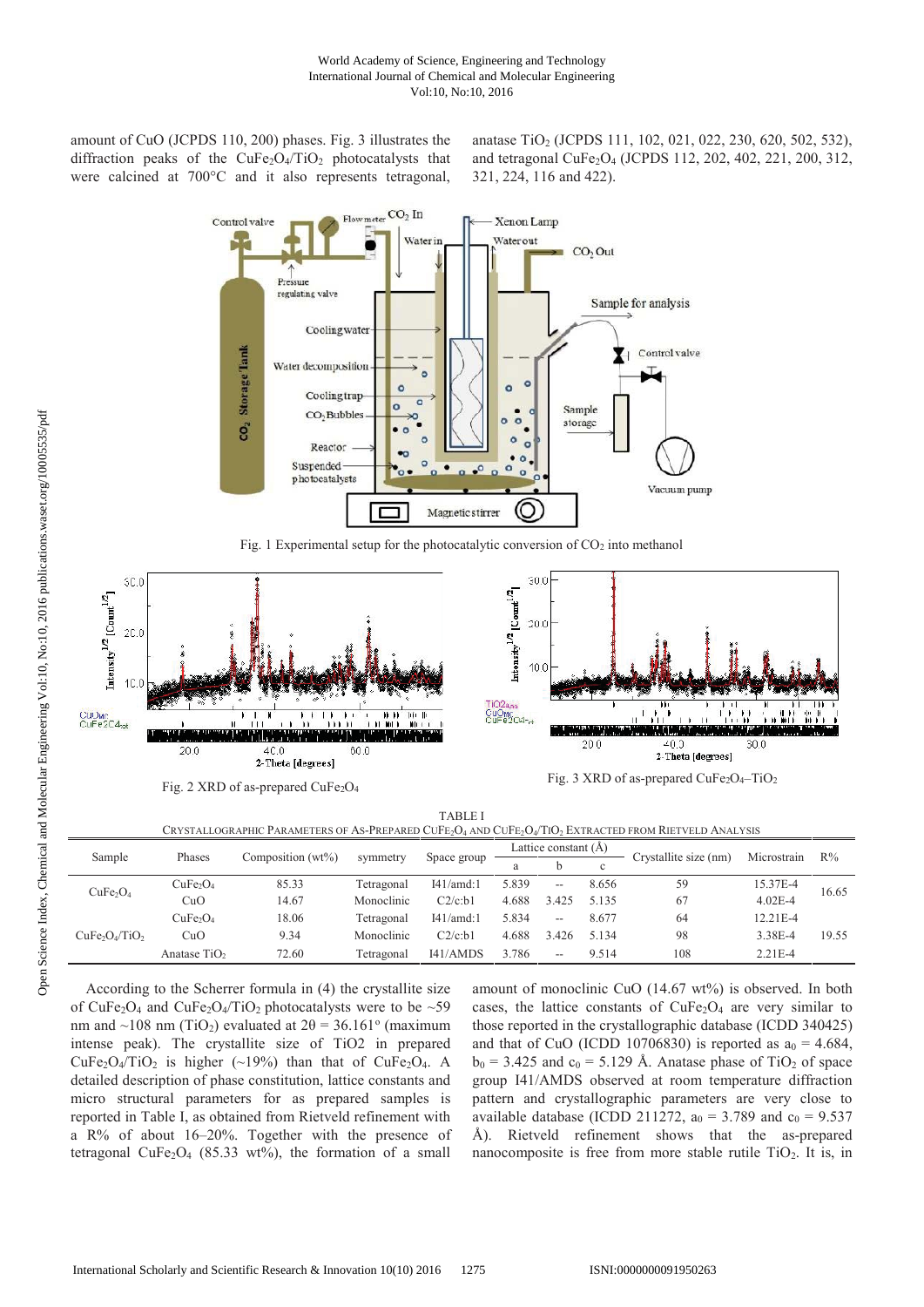general, accepted that anatase shows more activity than rutile, in most photocatalytic reaction systems [23], may be due to the fact that the Fermi level of anatase is higher than that of rutile and slow recombination of  $e^-$  and  $h^+$  [24].

#### *B. UV-Vis Spectroscopy*

The UV–Vis spectroscopy of the as-prepared  $CuFe<sub>2</sub>O<sub>4</sub>$  and  $CuFe<sub>2</sub>O<sub>4</sub>/TiO<sub>2</sub>$  and commercial TiO<sub>2</sub> in the wavelength range of  $250-1400$  nm has been presented in Fig. 4 (a). Fig. 4 (a) shows transparency for wavelengths above 400, 480, 1010 nm which represents the visible light activity of the prepared photocatalysts. Plotting  $(\alpha h\upsilon)^2$  versus hv (Catalysts are presented as a direct transition) [25] based on the spectral response from Fig. 4 (a) gives the extrapolated intercept corresponding to the band gap energy value as shown in Fig. 4 (b), and Plotting  $(\alpha h v)^{1/2}$  versus hv (indirect transition) as shown in Fig. 4 (c). Figs. 4 (b) and (c) depict the band-gap of commercial TiO<sub>2</sub> (3.1 eV), CuFe<sub>2</sub>O<sub>4</sub>/TiO<sub>2</sub> (2.61 eV), and CuFe2O4 (1.24 eV). The optical band gap energy of  $CuFe<sub>2</sub>O<sub>4</sub>/TiO<sub>2</sub>$  is 2.61 eV which also display lower value compared to TiO<sub>2</sub> (3.1 eV). Kezzim et al. [1] reported the band gap of  $CuFe<sub>2</sub>O<sub>4</sub>$  synthesized via sol–gel approach as 1.42 eV. Ahmed et al. [26] studied the suitable UV–visible light region (300-430 nm) for photocatalytic reduction of  $CO<sub>2</sub>$  into methanol. When a metal or composite is doped or loaded to the other composite, the previous band-gap was shifted to a new band-gap [2], [7]. In our prepared  $CuFe<sub>2</sub>O<sub>4</sub>/TiO<sub>2</sub>$  catalyst, the absorption edge of  $TiO<sub>2</sub>$  shifted from 400 to 480 nm due to the loading effect. A small shoulder exists at 350 to 367 nm as shown in Fig. 4 (a) for the  $CuFe<sub>2</sub>O<sub>4</sub>/TiO<sub>2</sub>$  photocatalyst; it may be due to the interaction of  $TiO<sub>2</sub>$  with CuFe<sub>2</sub>O<sub>4</sub>. The band gap of the recycled (after 4-time use, e.g. 4<sup>th</sup> recycle) catalyst was found to be shifted towards higher band gap (2.71 eV), might be due to the leaching of CuO or  $CuFe<sub>2</sub>O<sub>4</sub>$  from the heterojunction, which could not be confirmed in the present paper.



Fig. 4 (a) UV–Vis spectrum of prepared photocatalysts, the wavelength range was 250–1400 nm



Fig. 4 (b) Band gap energy calculation of prepared photocatalysts (direct transition)



Fig. 4 (c) Band gap energy calculation of prepared photocatalysts (indirect transition)

# *C.PL Spectroscopy*

The electron–hole (e<sup>−/h+</sup>) recombination process studied by PL spectroscopy. Fig. 5 compares PL spectra for  $CuFe<sub>2</sub>O<sub>4</sub>$  and  $CuFe<sub>2</sub>O<sub>4</sub>/TiO<sub>2</sub>$ , commercial TiO<sub>2</sub> and recycled  $CuFe<sub>2</sub>O<sub>4</sub>/TiO<sub>2</sub>$ catalyst (after four cycle of recycling process). CuFe<sub>2</sub>O<sub>4</sub>/TiO<sub>2</sub> photocatalyst exhibited a wide and strong PL signals in the range of 400-480 nm with the excited wavelength of 350 nm. The spectral peak located at 421 and 475 nm corresponds to anatase  $TiO<sub>2</sub>$  and effect of  $TiO<sub>2</sub>$  loading on CuFe<sub>2</sub>O<sub>4</sub> while two peaks at 450 and 466 nm are attributed to the transition from the oxygen vacancies with two and one trapped electron to the  $CuFe<sub>2</sub>O<sub>4</sub>$  conduction band (CB), respectively. However, TiO<sub>2</sub> band is more intense while the  $CuFe<sub>2</sub>O<sub>4</sub>/TiO<sub>2</sub>$  band intensities gradually weakened suggesting the lowering of e-/h+ recombination due to the  $CuFe<sub>2</sub>O<sub>4</sub>$  loading with TiO<sub>2</sub>. Furthermore, the recycled (after 4-time use, e.g.  $4<sup>th</sup>$  recycle)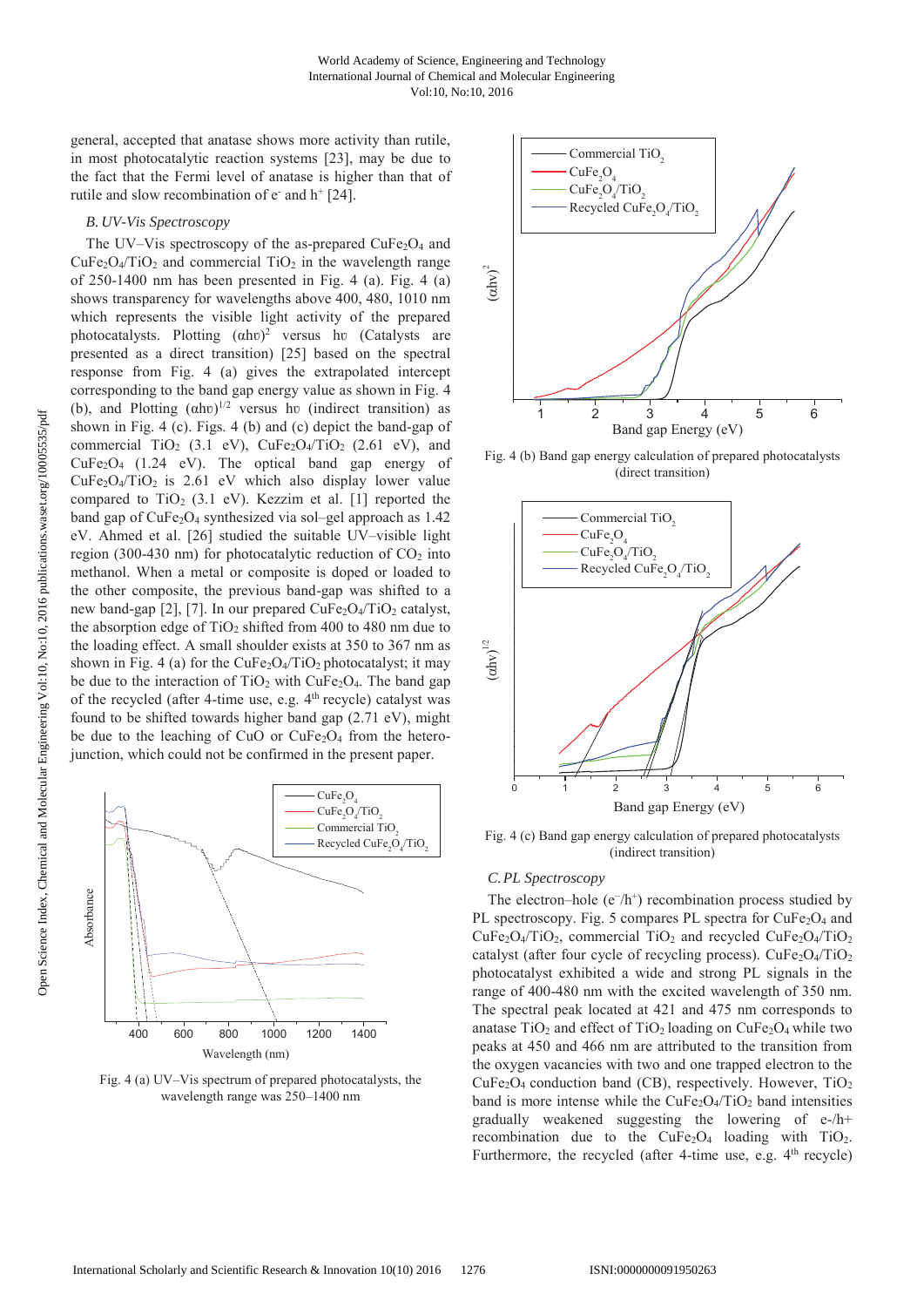catalyst showed low PL intensity, but needed longer wavelength (very close to the  $TiO<sub>2</sub>$  spectrum), suggesting the loss of visible light active  $CuFe<sub>2</sub>O<sub>4</sub>$  or CuO from the system. The result is consistent with the UV-Vis finding.



Fig. 5 PL emission spectra of CuFe2O4, CuFe2O4/TiO2, commercial TiO2 and recycled CuFe2O4/TiO2catalyst (after four cycle of recycling process) photocatalysts; Excitation at 350 nm

*D.Adsorption Isotherms, Surface Area (BET) and EDX Analysis*

BET and EDX analysis of  $CuFe<sub>2</sub>O<sub>4</sub>$  and  $CuFe<sub>2</sub>O<sub>4</sub>/TiO<sub>2</sub>$  is presented in Table II. The BET method is widely used for measuring the specific surface area of catalyst as presented in Fig. 6. Fig. 6 exhibits the  $N_2$  adsorption–desorption isotherms of  $CuFe<sub>2</sub>O<sub>4</sub>$  and  $CuFe<sub>2</sub>O<sub>4</sub>/TiO<sub>2</sub>$  photocatalysts. The mesoporous structure of  $CuFe<sub>2</sub>O<sub>4</sub>$  and  $CuFe<sub>2</sub>O<sub>4</sub>/TiO<sub>2</sub>$  samples without surface directing agents were evidently due to the controlled hydrolysis process. Furthermore, the initial part of the isotherms (at low  $P/P<sub>o</sub>$ ) is related to the monolayer– multilayer adsorption on the internal surface. However, at higher  $P/P<sub>o</sub>$ , the steep increment in the adsorption volume is attributed to the capillary condensation as the pores were saturated with liquid. This finding indicated that capillary condensation of nitrogen was occurred within the pores of the catalyst. The obtained BET surface area, average pore diameter and specific pore volume of CuFe<sub>2</sub>O<sub>4</sub> were 1.49 m<sup>2</sup>g <sup>1</sup>, 33.62 Å and, 0.0012 cm<sup>3</sup>g<sup>-1</sup>, and the BET surface area, average pore diameter and specific pore volume of CuFe<sub>2</sub>O<sub>4</sub>/TiO<sub>2</sub> were 1.98 m<sup>2</sup>g<sup>-1</sup>, 255.24 Å, and 0.013 cm<sup>3</sup>g<sup>-1</sup>, respectively. The low surface area for metal ferrites was also reported in literatures. The BET surface area of  $NiFe<sub>2</sub>O<sub>4</sub>$  was 2.13  $m^2g^{-1}$  and Co and Mn ferrite BET surface area was 2  $m^2g$  $^{1}[27]-[29].$ 

| <b>TABLE II</b>                                                                                                                                               |  |
|---------------------------------------------------------------------------------------------------------------------------------------------------------------|--|
| SURFACE AREA AND EDX ANALYSIS OF BARE CUFE <sub>2</sub> O <sub>4</sub> AND TIO <sub>2</sub> LOADED CUFE <sub>2</sub> O <sub>4</sub> /TIO <sub>2</sub> SAMPLES |  |

| Sample                           |                                                                                                                                                                                                   |        |        |      |      |      |                          |
|----------------------------------|---------------------------------------------------------------------------------------------------------------------------------------------------------------------------------------------------|--------|--------|------|------|------|--------------------------|
|                                  | Surface area(m <sup>2</sup> g <sup>-1</sup> ) Average pore diameter (Å) Specific pore volume (cm <sup>3</sup> g <sup>-1</sup> ) $\frac{\text{Surface elemental contents}^a (wt.^{6})}{\text{Cu}}$ |        |        |      |      |      |                          |
| CuFe <sub>2</sub> O <sub>4</sub> | .48                                                                                                                                                                                               | 33.62  | 0.0012 |      |      |      | $\overline{\phantom{a}}$ |
| $CuFe2O4/TiO2(1:1 wt. ratio)$    | 1.98                                                                                                                                                                                              | 255.24 | 0.013  | 15.1 | 48.2 | 30.5 | -6.2                     |

<sup>a</sup> Surface elemental contents calculated using EDX



Fig.  $6$  N<sub>2</sub> adsorption-desorption isotherm of CuFe<sub>2</sub>O<sub>4</sub> and CuFe2O4/TiO2 photocatalyst

# *E. FE-SEM Analysis*

Figs. 7 (a) and (b) portray the FE-SEM micrographs of  $CuFe<sub>2</sub>O<sub>4</sub>$  and  $CuFe<sub>2</sub>O<sub>4</sub>/TiO<sub>2</sub>$  photocatalysts. The uniform shape of the mesoporous spherical particles can be attributed to the CuFe2O4 crystal growth due to controlled gel formation process. EDX analysis confirmed the appearance of peaks of Cu, Fe, O, Ti in the CuFe<sub>2</sub>O<sub>4</sub> and TiO<sub>2</sub> loaded CuFe<sub>2</sub>O<sub>4</sub> sample.



(a)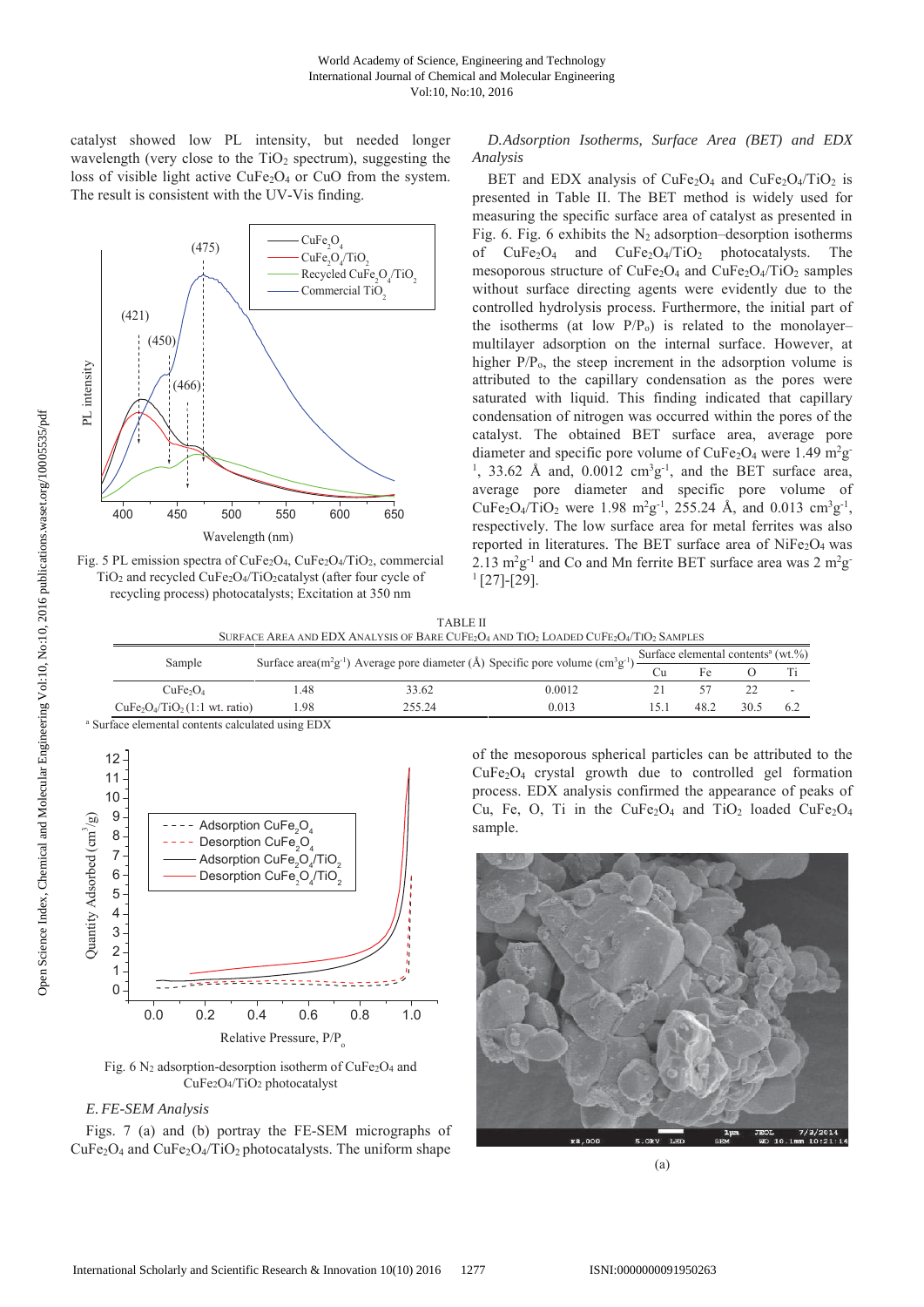

Fig. 7 FE-SEM micrograph of (a) CuFe<sub>2</sub>O<sub>4</sub>and (b) CuFe2O4/TiO2prepared by sol–gel method

# *F. Photocatalytic Reduction of CO2: Effect of TiO2 Loading on CuFe2O4*

The photocatalytic reduction of  $CO<sub>2</sub>$  and successive formation of methanol was investigated over a period of 8 h irradiation on  $CuFe<sub>2</sub>O<sub>4</sub>/TiO<sub>2</sub>$  and  $CuFe<sub>2</sub>O<sub>4</sub>$  photocatalysts as shown in Fig. 8. The experimental result showed the methanol as the main product in the liquid phase. Hydrogen, CO, formaldehyde, ethane and ethylene could also be formed according to the reports in the literature [6], [9], [26], but they were undetectable in our case. Fig. 8 depicts that the highest methanol yield (651 μmol/g<sub>cat</sub> L) was obtained for  $CuFe<sub>2</sub>O<sub>4</sub>/TiO<sub>2</sub>$  (1:1 weight ratio) photocatalyst, compare to that of (220  $\mu$ mol/g<sub>cat</sub>) CuFe<sub>2</sub>O<sub>4</sub> after 8 h of reaction. A slight decline of the catalyst activity after 6h of reaction, both catalysts indicated the unavailability of the active sites or the deactivation of the catalyst. The yield of methanol with  $CuFe<sub>2</sub>O<sub>4</sub>/TiO<sub>2</sub>$  for the photocatalytic reduction of  $CO<sub>2</sub>$  under visible light was significantly higher than the results presented in literature [6].

# *G.Photocatalytic Reduction of CO2: Effect of Catalyst Loading for CO2 Reduction*

To study the effect of catalyst loading on methanol yield, the catalyst loading was varied from  $0.5$  to  $2$  g/L. The results are presented in Fig. 9. From the figure, the methanol yield was increased with the increase in catalyst loading. The highest yield of methanol for  $CuFe<sub>2</sub>O<sub>4</sub>/TiO<sub>2</sub>$  photocatalyst was 695 μmol/ $g_{cat}$ L at 2 g/L catalyst loading after 6 h irradiation. In comparison with the 1 g/L catalyst loading the methanol yield was increased only 6.8% by doubling the catalyst amount into the solution. According to the figure, in case of increasing the catalyst loading from 0.5  $g/L$  to 1  $g/L$ , methanol production was drastically raised to around 70% but further increasing of catalyst loading yield was not significant might be due to the exhaustion of the active sites. The result is consistent with the literature finding where 1 g/L showed the

# optimum methanol yield [7], [22], [30].



Fig. 8 Effect of CuFe2O4/TiO2 ratio for photocatalytic reduction of CO2 to methanol under visible light irradiation for 8 h



Fig. 9 Effect of catalyst loading for CO<sub>2</sub> conversion at 6 h irradiation (Light intensity  $= 240$  W/m<sup>2</sup>)

# *H.Photocatalytic Reduction of CO2: Effect of Light Intensity for CO2 Reduction*

The effect of visible light intensity on photocatalytic  $CO<sub>2</sub>$ reduction process is presented in Fig. 10. Fig. 10 illustrates the direct effect of the light intensity on photocatalytic reduction of CO2 into methanol for 8 h irradiation period. After increasing the light intensity methanol yield was significantly increased about 14% (at 8 h irradiation). The light intensity of 249 W.m-2 was chosen as optimum, as further increase in light intensity could not increase the methanol yield.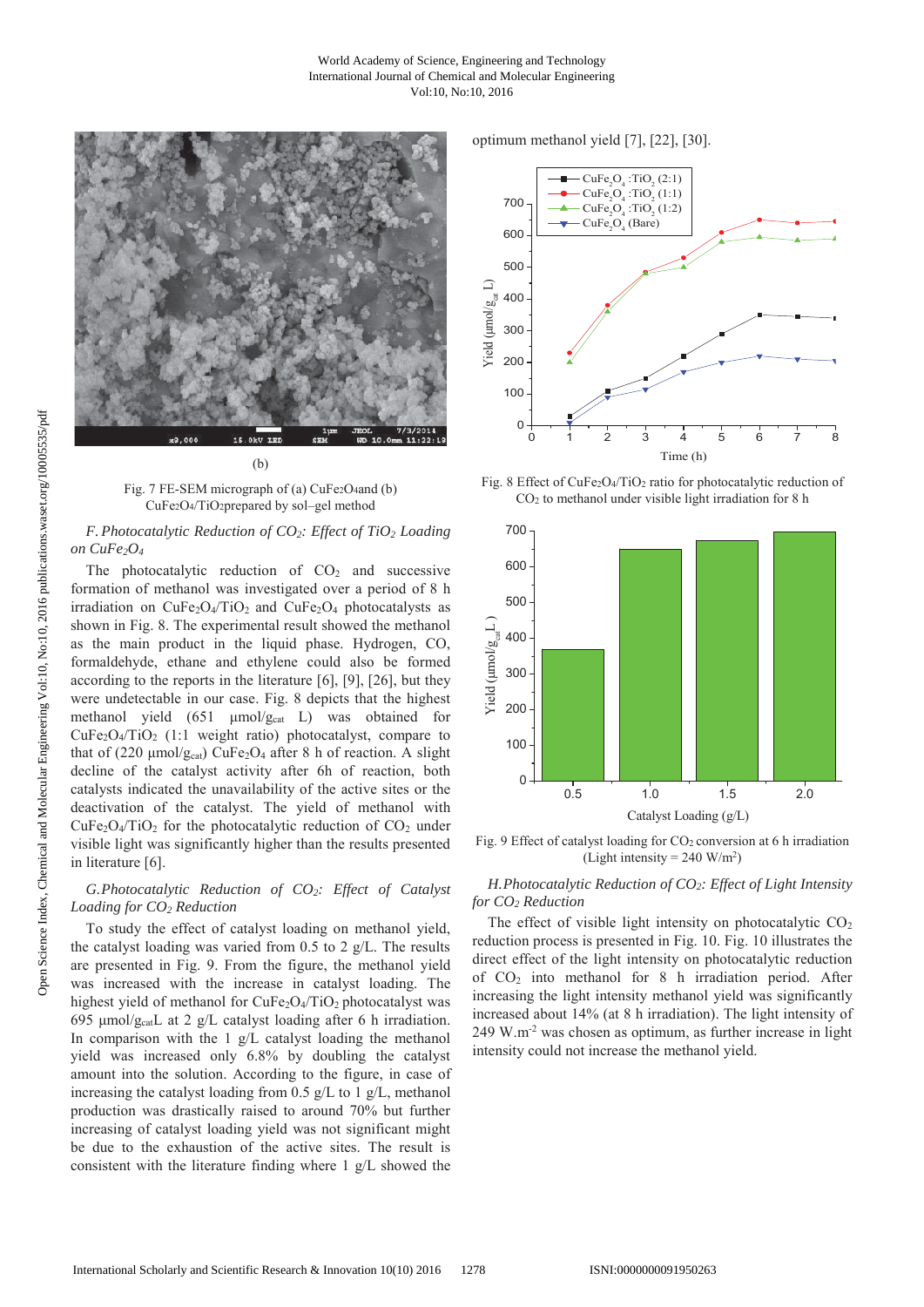

Fig. 10 Effect of light intensity on CO<sub>2</sub> conversion to methanol under visible light irradiation for 8 h (catalyst loading =  $1gL^{-1}$ )

# *I. Recycling of Catalyst for CO2 Reduction*

The catalyst recycling for four different cycles was performed and presented at Fig. 11. After each run, the whole reaction mixture was centrifuged, before reuse in the second reaction cycle; the recovered catalyst was dried over night at 100 °C and subsequently used for new cycle under the optimum operating conditions. It was observed that the catalyst activity gradually decreased during 8 h irradiation (Fig. 11) and the activity was decreased about 25.6% after four cycles of operation compare to the first cycle. The UVvisible and PL data suggested the loss of active phase in the recycled catalysts might be the reason for the reduction of the activity.



Fig. 11 Effect of catalyst recycles on methanol production over  $CuFe<sub>2</sub>O<sub>4</sub>/TiO<sub>2</sub> (each cycle duration = 8 h; Light intensity = 240 Wm)$ 2; room temperature

# *J. Mechanism of Methanol Formation*

The mechanism of methanol formation over prepared  $CuFe<sub>2</sub>O<sub>4</sub>$  and  $CuFe<sub>2</sub>O<sub>4</sub>/TiO<sub>2</sub>$  photocatalysts are shown in Fig.

11. At pH  $\sim$  5.9, CO<sub>2</sub> may exist as dissolved CO<sub>2</sub> and HCO<sub>3</sub><sup>-</sup>, but the predominant species at low pH are the dissolved  $CO<sub>2</sub>$ and  $HCO<sub>3</sub>$ <sup>-</sup> [31].

As shown in Fig. 12, the reduction potential of the possible reactions of these species of CO<sub>2</sub> falls in between the VB and CB of both  $CuFe<sub>2</sub>O<sub>4</sub>$  and  $CuFe<sub>2</sub>O<sub>4</sub>/TiO<sub>2</sub>$  suggesting that the reaction can occur on both photocatalysts [9], [32]. Comparing the band gap,  $CuFe<sub>2</sub>O<sub>4</sub>$  (1.24 eV) is more visible light active than the TiO<sub>2</sub> (3.1 eV). According to the standard reaction potential ( $E^0$ ox= -0.39 V), the of methanol formation alone on  $CuFe<sub>2</sub>O<sub>4</sub>$  is low due to the large difference between the potential of the CB  $(-1.03 \text{ V})$  of CuFe<sub>2</sub>O<sub>4</sub> and the redox couple (-0.38 V). Under visible light, excited e<sup>-</sup> could move from VB to CB of  $CuFe<sub>2</sub>O<sub>4</sub>$  whereas CB (-1.03 V) edge of  $CuFe<sub>2</sub>O<sub>4</sub>$  is higher than that of the TiO<sub>2</sub> CB (-0.97 V), the excited e<sup>-</sup> can easily transferred to the CB of TiO<sub>2</sub> in CuFe<sub>2</sub>O<sub>4</sub>/  $TiO<sub>2</sub>$  hetero-structure where the  $CO<sub>2</sub>$  reduction can take place. The hetero-structure should increase the e life time by suppressing the  $e^{-}/h^{+}$  recombination. The reduction of the  $e^{-}/h^{+}$ recombination rate in the hetero-structure was evident from Fig. 5. Therefore,  $CuFe<sub>2</sub>O<sub>4</sub>/TiO<sub>2</sub>$  hetero-structure can promote the charge pair separation and prolong the recombination of e- $/h^+$  pairs resulting in higher  $CO_2$  reduction efficiency.



Fig. 12 The mechanism of  $CO<sub>2</sub>$  reduction to methanol over prepared CuFe2O4 and CuFe2O4/TiO2 photocatalysts

### IV. CONCLUSIONS

In summary, significant enhancement of the photocatalytic reduction of CO2 under visible light irradiation was observed when  $TiO<sub>2</sub>$  was deposited on  $CuFe<sub>2</sub>O<sub>4</sub>$ . The catalyst composition and the reaction parameters were studied for methanol production and optimum  $TiO_2/CuFe_2O_4$  ratio, catalysts loading and light intensity were found as  $1/1$ ,  $1 \text{ gL}^{-1}$ and 240  $\text{Wm}^2$  respectively. The XRD patterns of CuFe<sub>2</sub>O<sub>4</sub> and  $CuFe<sub>2</sub>O<sub>4</sub>/TiO<sub>2</sub>$  confirmed their tetragonal structure, and crystallite sizes of  $\sim$ 59 nm (CuFe<sub>2</sub>O<sub>4</sub>) and  $\sim$ 108 nm (TiO<sub>2</sub>), respectively. The modification of  $CuFe<sub>2</sub>O<sub>4</sub>$  with  $TiO<sub>2</sub>$ , enhanced its photocatalytic activity by shifting the band-gap of commercial  $TiO<sub>2</sub>$  (3.1 eV) into a new band-gap of CuFe2O4/TiO2 (2.61 eV) photocatalyst, enabling the generation of photo electron under visible light.  $CuFe<sub>2</sub>O<sub>4</sub>/TiO<sub>2</sub>$ showed lower  $e/h^+$  recombination compared to CuFe<sub>2</sub>O<sub>4</sub>. The